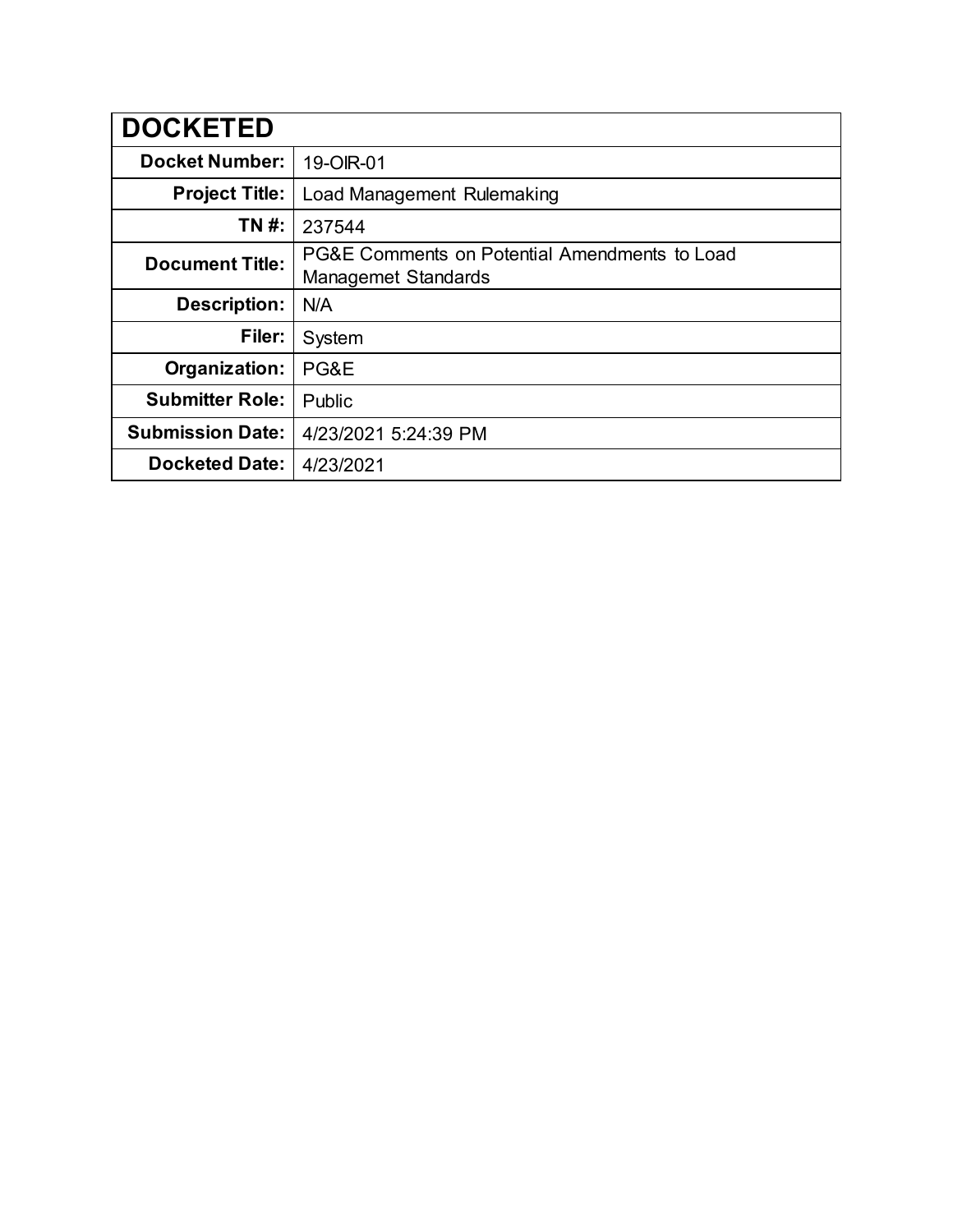Comment Received From: PG&E Submitted On: 4/23/2021 Docket Number: 19-OIR-01

# PG&E Comments on Potential Amendments to Load Managemet **Standards**

Additional submitted attachment is included below.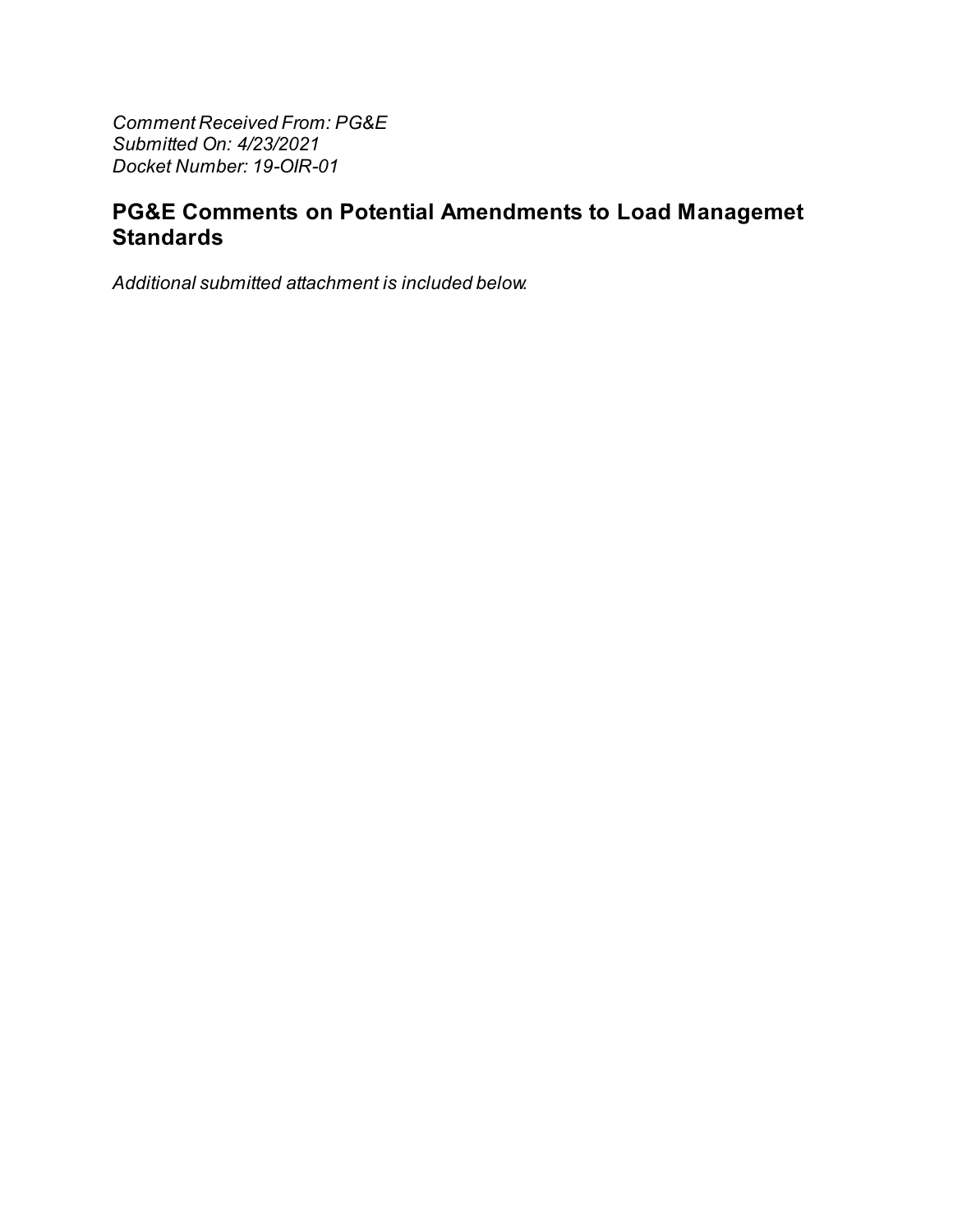

**Mark Krausse** 1415 L Street, Suite 280 Director Sacramento, CA 95814 State Agency Relations 916-386-5709 [Mark.Krausse@pge.com](mailto:Mark.Krausse@pge.com)

April 23, 2020

California Energy Commission Efficiency Division - Buildings Energy Efficiency Standards Program Docket No 19-IOR-01 1516 9th Street Sacramento, CA 95814

## **RE: Pacific Gas and Electric Company Comments on the California Energy Commission (CEC)'s Potential Amendments to the Load Management Standards within the Load Management Rulemaking (Docket Number 19-OIR-01)**

On April 12, 2021, the California Energy Commission (CEC) staff conducted a workshop to receive public input on their report, Potential Amendments to the Load Management Standards (California Code of Regulation Title 20 § 1623) within the Load Management Rulemaking (19-OIR-01). The draft amendments include mandates for electric utilities to file and seek approval of changes to their rates. The mandatory rate and tariff updates would apply to Pacific Gas and Electric (PG&E), Southern California Edison (SCE), Los Angeles Department of Water and Power (LADWP), Sacramento Municipal Utility District (SMUD), and San Diego Gas and Electric (SDG&E) – and the Community Choice Aggregators (CCAs) operating within these service territories and require them to:

- 1. Maintain the accuracy of existing and future time-varying rates in the CEC's publicly available and machine-readable rate database.
- 2. Develop a standard rate information access tool to support third-party services.
- 3. Develop locational rates that change hourly or sub-hourly to reflect marginal wholesale costs by March 31, 2023, and submit those rates to the utility's governing body for approval.
- 4. Integrate information about new time-varying rates and automation program technologies into existing customer education and outreach programs by March 31, 2023, to enable customers to automate their response to marginal grid signals (i.e., marginal prices, marginal greenhouse gas emissions metrics or other Commission-approved marginal signals that enable automated end-use response).

PG&E supports the development of automated demand flexibility and more dynamic rates as a load management tool to help meet the state's climate goals. However, the load management tariff standards are premature at this time. The Standard should not take effect until the CEC and stakeholders have had the opportunity to conduct comprehensive pilot studies that fully assess the costs and benefits of real-time rates, including required infrastructure, manufacturer interest, automated load management enabled device availability, bill impacts, and customer impacts. In summary, PG&E recommends the CEC:

I. Remove the mandatory rate filing requirement and incorporate flexibility in the tariff language regarding consideration of the timeline, rate design, feasibility of customer classes, customer bill impacts, and cost-effectiveness of the Standard.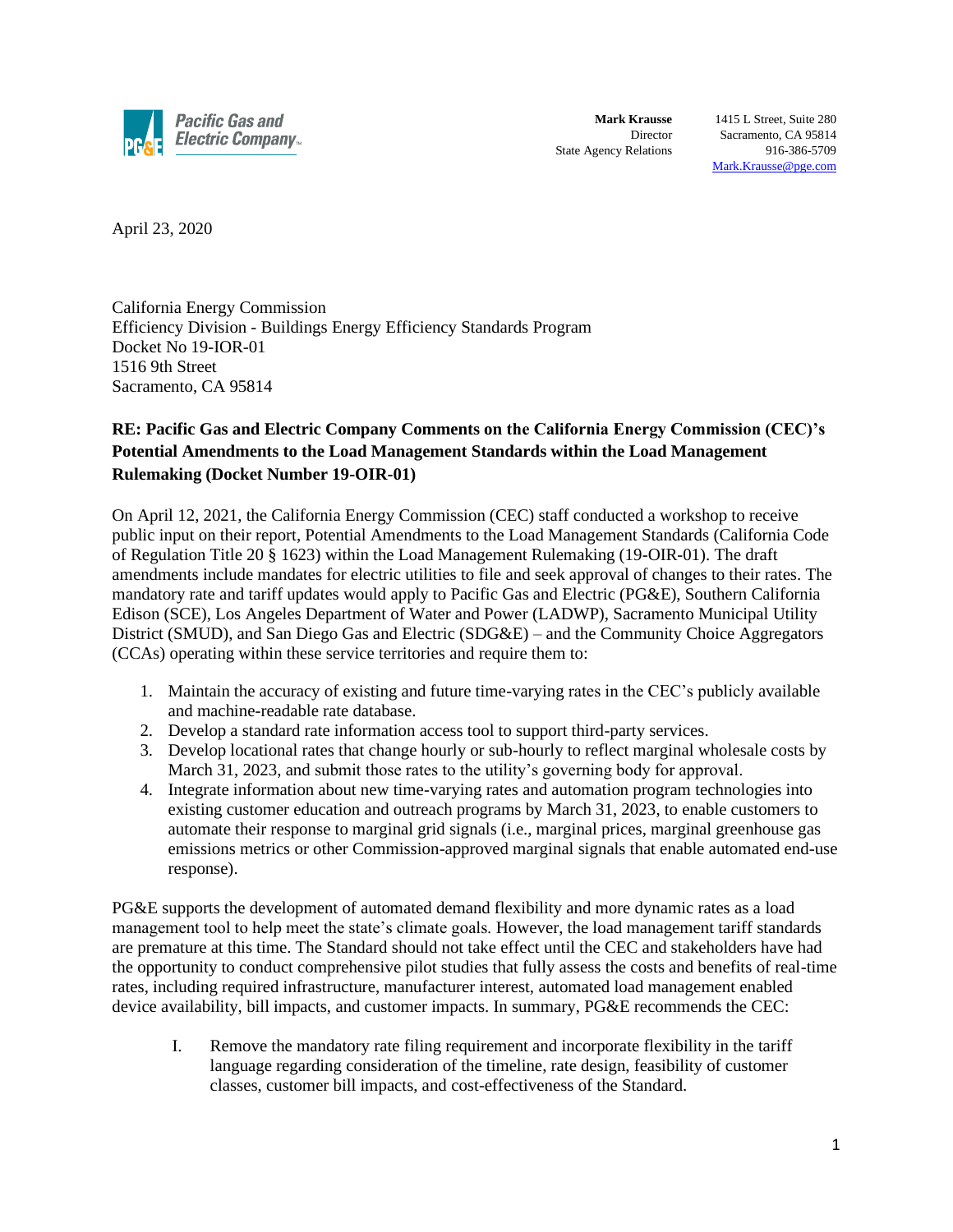- II. Work with the California Public Utilities Commission (CPUC) to coordinate and collaborate on consideration of the new load management standards, consistent with the CPUC's exclusive authority over the reasonableness, costs and customer impacts of various rates, utility rate design and demand response programs.
- III. Update the cost effectiveness analysis to include scenarios and sensitivities, more accurate utility cost assumptions, and updated benefits.
- IV. Utilize OpenADR 2.0 as the standard for sending rate signals.
- V. Leverage the existing investor owned utilities (IOU) Share My Data (SMD) platform to provide the customer's Rate Identification Number (RIN) to an Automation Service Provider (ASP) in compliance with CPUC privacy rules rather than developing a new access tool.
- VI. Evaluate and determine the proposed feasibility, cost-effectiveness and cost recovery mechanism for IOUs, SMUD, LADWP, and CCAs to comply with the CEC's load management standards authority and the CPUC's and other utility governing bodies' exclusive jurisdiction over rates and services to utility customers and clarify that Market Informed Demand Automation Server (MIDAS) database updates and maintenance commence when needed.

### **I. PG&E recommends that the CEC remove the mandatory rate filing requirement and incorporate flexibility in the tariff language regarding the timeline, rate design, feasibility of participation of customer classes, customer bill impacts, and cost effectiveness of the Standard.**

Currently, the Standard requires utilities to apply for approval of at least one hourly or sub-hourly rate for all customer classes by March 31, 2023.<sup>1</sup> The Standard should not take effect until the CEC and stakeholders have had the opportunity to conduct and analyze comprehensive pilot studies and customer research that fully assess the costs and benefits of real-time rates, including required infrastructure, manufacturer interest, bill impacts, customer response and impacts, and load impacts. PG&E recommends the load management standard provide more flexibility regarding implementation timelines, participating customer classes and potential dynamic rate<sup>2</sup> designs, as explained further below.

## **Implementation Timeline**

PG&E believes the CEC's timeline for proposing consideration of a real-time pricing (RTP) rate for each customer class by March 31, 2023, is too aggressive. CEC and PG&E spending on RTP pilots and customer rate design preferences research is currently estimated to be between \$28.1 and \$33.7 millionwithout including other IOUs, CCAs, SMUD, or LADWP.<sup>3</sup> Proposing RTP rates for each customer class prior to the completion of these pilots would be a barrier to applying lessons learned to the RTP rates ultimately proposed as required by this load management rulemaking. PG&E urges the CEC to revise their proposed timeline to ensure pilots and customer research will inform the dynamic pricing rates proposed to comply with the load management standard.

<sup>&</sup>lt;sup>1</sup> CEC Load Management Tariff Amendments "on or prior to March 31, 2023, utilities shall apply for approval of at least one hourly or sub-hourly marginal cost rate for each customer class. Utilities shall provide the CEC with informational copies of tariff applications when they are submitted."

<sup>2</sup> Dynamic rate includes any time-varying rate such as time-of-use (TOU), Critical Peak Pricing (CPP), real-time pricing (RTP) rates.

<sup>&</sup>lt;sup>3</sup> PG&E summarizes the cost of currently proposed pilots as: California Flexible Load Research and Development Hub – CalFlexHub (\$16 million) + CEV (\$3.9 million to \$6.0 million) + C&I (incremental to CEV \$7.8 million to \$11 million) + residential and agricultural research (\$400,000 and \$700,000).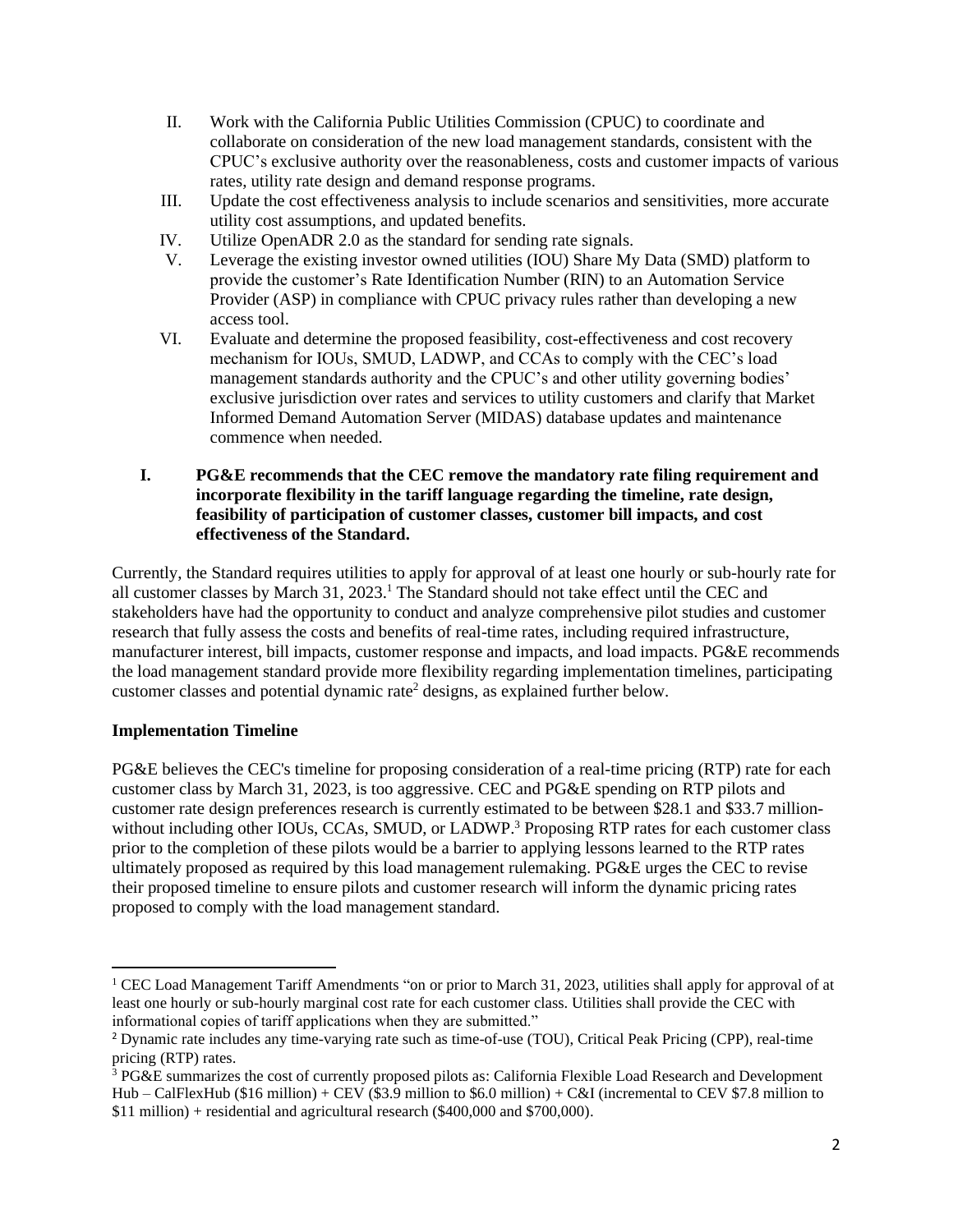The CEC's California Flexible Load Research and Development Hub (CalFlexHub) is testing technologies and communication systems that will be critical to enable automated response to RTP. The learnings from these pilots will not be available until 2024, which is one year after the CEC's proposed timing for requiring load serving entities (LSE) to propose RTP rates for all customer classes. In addition, PG&E has also recently proposed two separate RTP pilots for commercial electric vehicles (CEVs) and commercial and industrial (C&I) customers to learn about the customer experience, test enablement systems, and evaluate load shift and if the CEV rate promotes transportation electrification. The results of these pilots will not be available until 2025 at the earliest – which is two years after the CEC's requirement that utilities propose RTP rates for all customer classes to their governing bodies. In its General Rate Case (GRC) Phase II (GRC II) proceeding, PG&E has also proposed customer research to examine the rate design preferences of residential and agricultural customers, which may result in additional pilots. PG&E urges the CEC to adopt a timeline that allows pilots and research to inform the proposed dynamic rates submitted to comply with the load management standard.

#### **Customer Classes**

PG&E believes flexibility is needed regarding which customer classes are to be included and the timeline for their inclusion. To support PG&E's recent proposed C&I RTP Pilot in its GRC II proceeding,<sup>4</sup> the Electric Power Research Institute performed a Benchmarking Study (EPRI Benchmarking Study) of RTP programs offered by regulated utilities in the United States. <sup>5</sup> The EPRI Benchmarking Study found 55 currently active RTP rate schedules offered by regulated utilities in the U.S. Two of those RTP rate schedules were specifically for residential customers, and two were for agricultural customers. The remaining 51 RTP rate schedules offered were for C&I customers. The EPRI Benchmarking Study concluded that the reason RTP generally has not been available to residential customers is primarily due to a lack of technology to automate response to price signals, while, conversely, larger C&I customers are more likely to have control systems in place to automate responses to RTP signals, and/or have dedicated energy managers and staff who actively manage their energy use.<sup>6</sup> Hence, there is very little, if any, evidence of residential or agricultural customer interest in or acceptance of RTP rates. PG&E's proposed rate design study for residential and agricultural customer classes seeks to evaluate preferences for different dynamic pricing rate structures, including RTP, and to evaluate the potential for dynamic pricing rate offerings to result in incremental load reduction versus what is being achieved by time-of-use (TOU) rates and potentially TOU rates with enabling technology.

Mandating RTP as the best dynamic pricing structure for residential and agricultural customer classes would be premature prior to the results of the proposed customer preferences research. Therefore, the Standards should have flexibility regarding the customer classes that should be provided with a dynamic rate, much less an RTP rate. In addition, this year's winter storm in Texas demonstrated that the risks of RTP for residential customers can be substantial. While the California regulatory context and the California Independent System Operator (CAISO) market are very different, specific consideration should be made for residential customers to mitigate the risk of market breakdown such as in Texas, the risk of user error, and the risk of technology or communication failure for customers with RTP.

#### **Rate Design**

PG&E recommends the CEC provide flexibility regarding consideration of a specific dynamic rate design that can be applied to each customer class. To elaborate, some rate designs may not meet the CEC's definition of RTP or an hourly or sub-hourly rate but may be more effective than an RTP rate and be more

<sup>4</sup> A.19-11-019, Exh (RTP-1).

 $5$  A.19-11-019, Exh (RTP-1).

<sup>6</sup> A.19-11-019, Exh (RTP-1), AppA-7, Electric Power Research Institute (EPRI) Report, p. vii.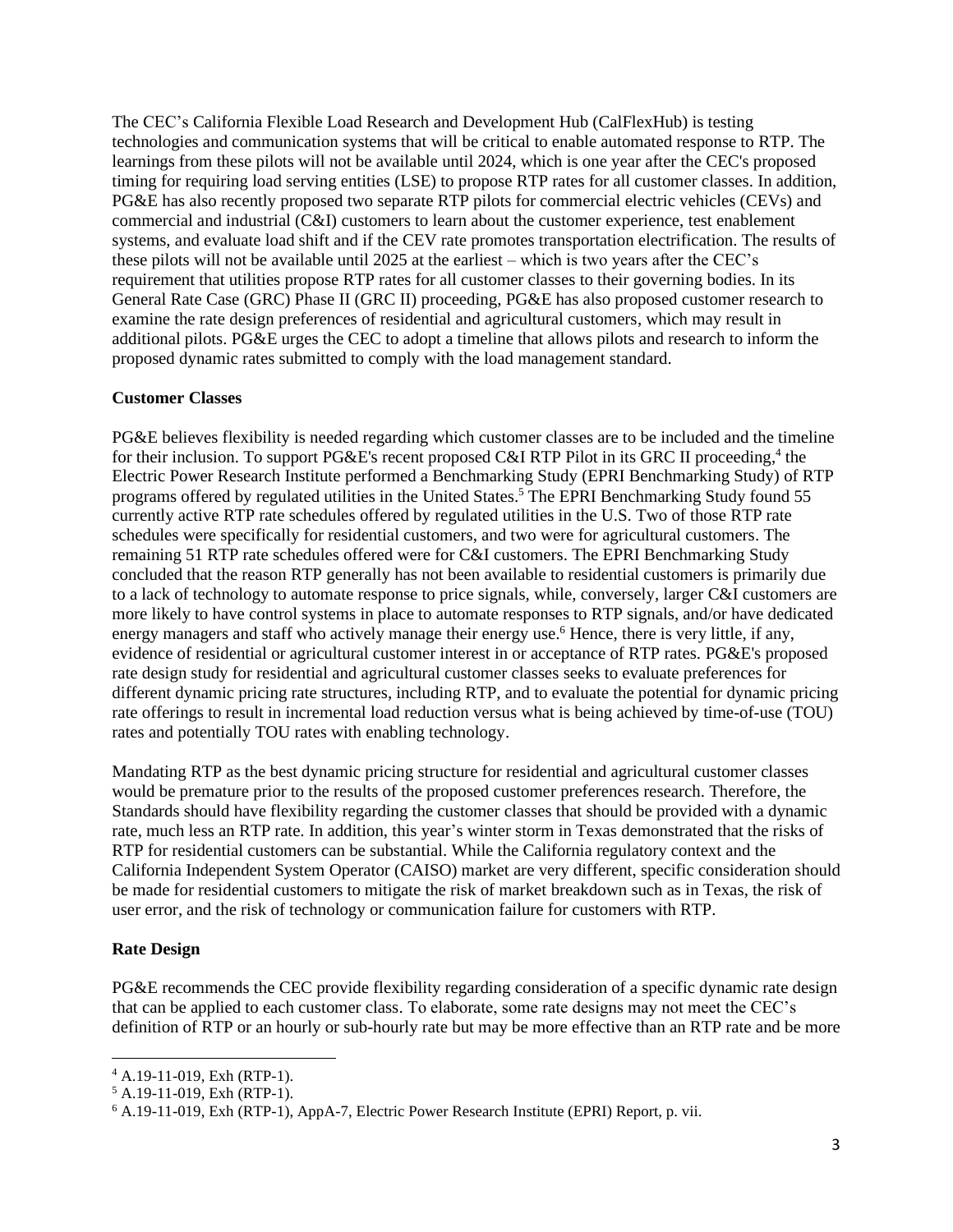appropriate for certain customer classes. For example, Oklahoma Gas & Electric (OG&E)'s Variable Peak Pricing (VPP) residential SmartHours program has been in operation since 2012, with about 11% of residential customers enrolled. Although VPP applies only to peak period hours, it selects from a set of four prices (low, standard, high, and critical) based on a daily algorithm that evaluates the forecasted marginal prices for the next day. VPP can be considered an RTP hybrid. Average load reduction at system peak for SmartHours customers with the free OG&E-provided and installed programmable thermostat on a high-price day is 0.92 kilowatts (kW), and on a critical-price day is 1.31 kW.

PG&E considers that it is also premature to conclude that locational rates (with spatial granularity) should be included in dynamic pricing rate design, and more study is needed. EPRI's Benchmarking Study found that only four out of 55 RTP rates offered by regulated U.S. utilities had spatial granularity. Two of the main obstacles PG&E observes in creating a cost-based, real-time distribution rate is that distribution capacity constraints are much more localized and can be temporary. This makes the pricing for such a program highly variable year-to-year. It is not clear if targeted demand response programs or pricing programs are best able to address locational grid constraints.

**II. The CEC should exercise its authority to require IOUs, SMUD, LADWP, and the CCAs in those territories to** *consider* **submitting hourly or sub-hourly rates to their regulatory bodies consistent with the Load Management Standards that comply with the CEC's statutory authority. However, the CEC may not** *mandate* **that utilities submit or file any particular rates or load management programs because the CPUC and other utility governing bodies have exclusive authority over rates and services to utility customers.**

The Public Resources Code grants the CEC authority, by no later than 1978, to adopt load management standards. However, it does not grant the CEC authority to mandate that utilities submit or file specific rates or load management programs to their governing bodies, including the CPUC. The legislature has granted the CPUC with plenary and exclusive authority to regulate the rates, services, and programs of investor owned utilities, and the governing bodies of publicly owned utilities and CCAs have similar plenary, exclusive authority. The CEC's load management standards may require the utilities to consider the CEC's load management standards, but may not mandate that the utilities file and submit for approval specific rates or load management programs over which the CPUC and other utility governing bodies for CCAs or publicly owned utilities have exclusive, plenary authority.

## III. **In its cost-effectiveness analysis, the CEC should include scenarios and sensitivities, more accurate utility cost assumptions, and an update of its assessment of benefits.**

#### **Scenarios and Sensitivities**

First, PG&E suggests the cost-effectiveness analysis performed for the load management standards incorporate a range of scenarios and sensitivities, including but not limited to:

- o Forecasted market penetration (number of customers) participating in RTP with and without CCA participation,
- o Average load response to dynamic rate for different customer classes, with and without enabling technology,
- o Aggregate load response based on combinations of market penetration and average load response,
- o Utility costs with and without CCA participation,
- o A range of CEC costs,
- o A range of ASPs costs,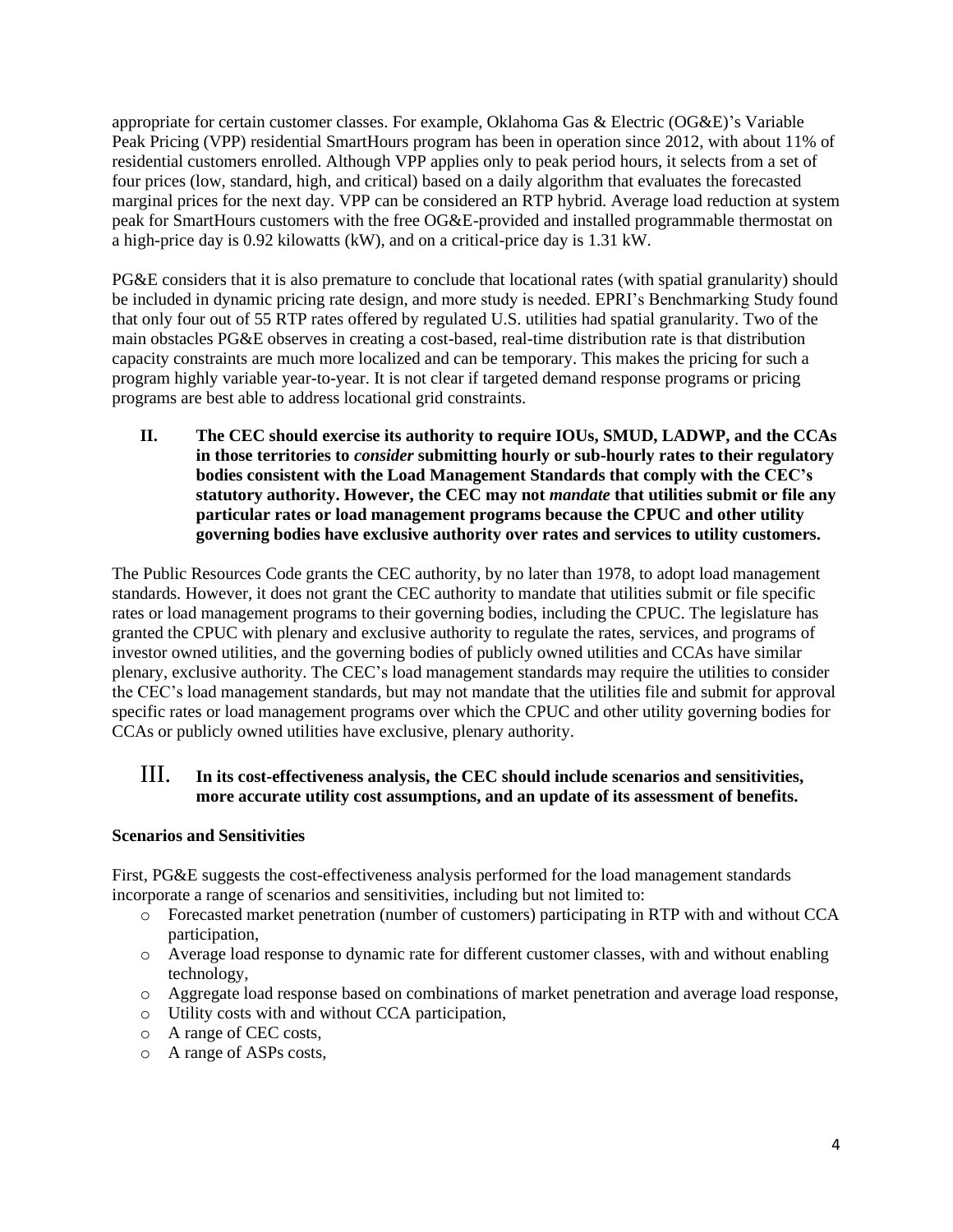- $\circ$  A similar comparison of cost/benefit for TOU rates with and without enabling technology (e.g., how many TOU customers would it take to get the same results as a 2% penetration of RTP customers), and
- o Adoption of load flexibility controls and cost associated by manufacturers.

## **Utility Costs**

PG&E is concerned that the cost-effectiveness analysis, and costs to "utilities" from chapter eight, table three of the CEC's potential amendments to the load management standards, significantly underestimate the costs of enabling dynamic rate which include: 1.) billing system modifications, 2.) customer enablement pricing platforms, 3.) reporting, 4.) marketing, education and outreach, and 4.) ASP authorization. In the CEC's workshop, CEC staff commented that the costs were based on demand response budgets and estimated personnel hours. PG&E does not believe the method or final results reflects actual costs and would like to work with the CEC on updating its cost estimates for utilities.

In the CEC's estimate, the costs for all utilities amounts to \$4.8 million in development and implementation and \$0.6 million in annual maintenance. In contrast, the cost for development and implementation of two of PG&E's pilots for a limited number of participants for just three rate classes (BEV, B-19, and B-20)<sup>7</sup> is estimated to be between \$11.7 million – \$17 million.<sup>8</sup>

PG&E does not believe the statewide marketing costs identified in table three of the CEC's potential amendments to the load management standards are enough to cover this requirement based on PG&E's experience when marketing new rates to customers, especially since the new hourly rate is a new concept to many customers. In contrast to the CEC's estimated \$750,000 for development and implementation and \$375,000 annually, PG&E's experience with pilots for three customer classes is even larger. The costs for the C&I RTP marketing, education, and outreach (ME&O) is estimated at \$550,000. Of this total cost, it is estimated that \$272,000 would be dedicated to customer acquisition, while \$278,000 would be dedicated to customer retention and support.<sup>9</sup> The costs for the CEV RTP ME&O<sup>10</sup> is estimated at \$153,000 to \$443,000. It is estimated that \$33,000 to \$218,000 of these costs will be dedicated to customer acquisition including developing sales support tools and one-to-one outreach, while \$20,000 to \$25,000 of the total costs is dedicated to maintenance for acquired customers and will include vendor support tools. Lastly, \$100,000 to \$200,000 is forecasted for customer experience and customer insights research. This research will cover qualitative and quantitative research with program participants and research with prospective customers. The primary variance in these estimates is due to the number of pilot participants and the scope executed for the research.

Similarly, PG&E does not believe the billing system costs identified in table three of the CEC's potential amendments to the load management standards are sufficient to cover this requirement based on PG&E's experience and costs. The CEC estimates \$3,750,000 for development and implementation and \$75,000 annually for its whole proposed load management standard. On the other hand, PG&E has estimated the following cost estimates, first for implementing the new non-residential TOU periods pursuant to D.18- 08-013, and second just for its RTP pilot proposals in A.20-11-011 and A.19-11-019: 1.) the cost to implement new TOU periods in the billing system for non-residential customers alone has been more than \$2 million; and, 2.) the cost to modify the billing system for the CEV RTP Pilot was estimated as ranging

<sup>7</sup> BEV (Business Electric Vehicle) B-19 (medium general demand-metered TOU Service); B-20 (Service to customers with maximum demands of 1000 kilowatts or more)

<sup>&</sup>lt;sup>8</sup> The range in costs reflects the variability of implementing technology projects as the details will not be apparent until the business rules are fully defined.

<sup>&</sup>lt;sup>9</sup> CPUC. A. 19-11-019. Ch. 5. pp. 16.

<sup>10</sup> CPUC. A. 20-10-011. Ch. 3. pp 11-16.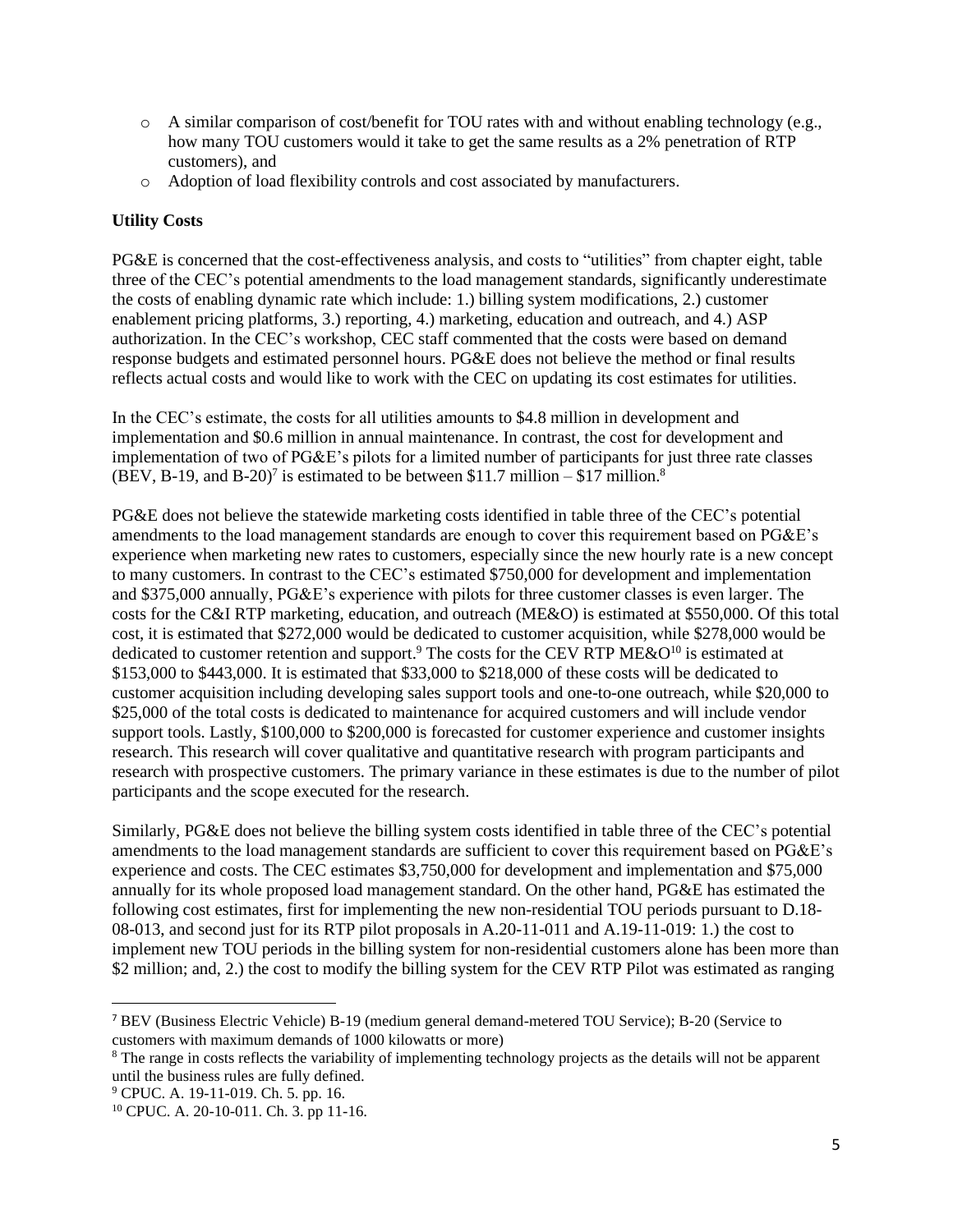from \$300,000 to \$550,000,<sup>11</sup> and the incremental cost for expanding the CEV RTP pilot customer enablement pricing platform for the C&I RTP pilot is estimated to range from \$1 million to \$1.3 million. The C&I RTP pilot incremental cost estimate includes a one-time cost (ranging from \$50,000 to \$100,000) to expand the CEV RTP pilot technology platform and an additional \$40,000 to \$50,000 per month in operations and maintenance costs.<sup>12</sup>

# **Benefits**

PG&E suggests that the cost-effectiveness analysis be re-run for benefits, which underestimates the cost to charge, does not accurately represent how load settles, and ignores other market pathways. The CEC's potential amendments to the load management standards states, "assuming zero cost for charging from otherwise curtailed renewables, and night-time charging at the California ISO's 2019 locational marginal prices, the net financial value of this shifted battery resource is \$34.60 per megawatt hour (MWh). This per MWh value translates to a net present value over 15 years of roughly \$81 million." This ignores three key items:

- The CEC assumes that all batteries will charge at a zero price, which due to retail rates or the activities of the energy imbalance market, may not be accurate.
- The CEC assumes EV charging is at the 2019 CAISO locational marginal prices (LMP), but because this load resource would not be directly participating in the market, it would settle at the default load aggregation point price for each participating transmission operator's service territory, rather than at the LMP.
- The CEC omits some load management programs or market pathways which enable aggregated behind-the-meter (BTM) resources to charge at a negative or zero price in their cost-effectiveness analysis and in "table two: summary of demand response programs in California," The CEC should update their analysis and the tables to reflect the following two models available to priceresponsive load, although currently there are no CPUC-approved retail tariffs for BTM use:
	- o The proxy demand response-load shift resource (PDR-LSR) model is a CAISO market model that allows for behind-the-meter batteries to bid zero or negative prices to increase load and is settled using a baseline methodology.
	- o The distributed energy resource provider (DERP) model allows for an aggregation of distributed energy resource (DER) to provide energy and ancillary services to the CAISO wholesale market, including charging at a zero or negative price.

## **IV. The CEC should utilize OpenADR 2.0 on formalized communication of rates.**

PG&E supports CEC to use a "light version" of the OpenADR standard for the LMS price signal on dynamic rate but adds that CEC should clearly define the associated use cases for the applicability of such a "light" version. As PG&E pointed out on several occasions during the LMS proceeding, PG&E strongly recommends using OpenADR 2.0 on formalized communication of rates for the following reasons:

- OpenADR is an internationally standard adopted by multiple countries and many manufacturers
- OpenADR was developed by many industry experts (OpenADR Alliance members, Lawrence Berkeley National Laboratory (LBNL), the National Institute of Standards and Technology (NIST), the Department of Energy (DOE), OASIS, etc.) and has gone through multiple edits based on real-world implementation and best practices,
- The OpenADR Alliance has committed to developing a simpler profile for price signals that can be readily applied to this initiative,

<sup>11</sup> CPUC. A. 20-10-011. Ch. 3. pp. 3

<sup>12</sup> CPUC. A. 19-11-019. Ch. 5. pp. 19.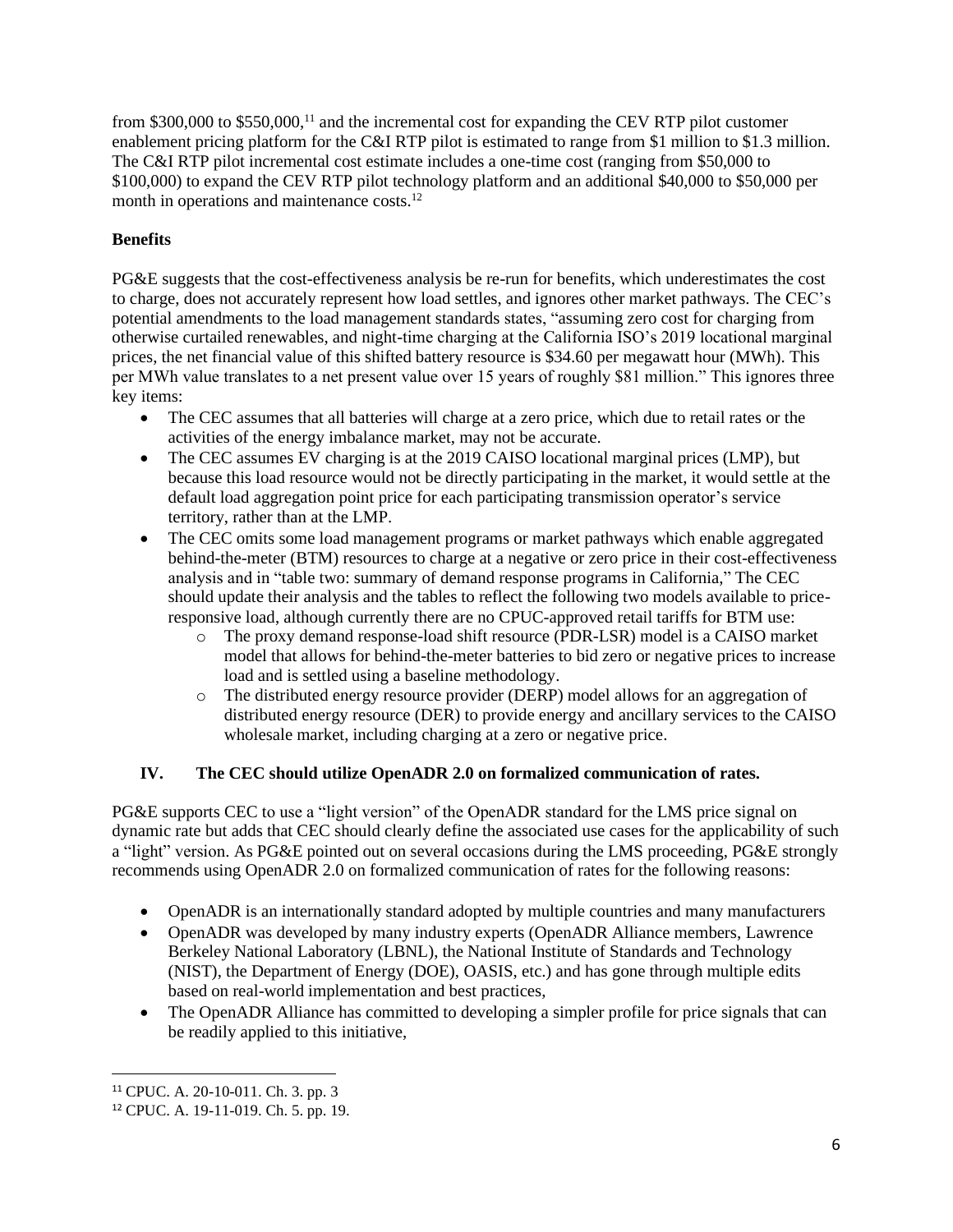- DOE and NIST smart grid roadmap process recommend all stakeholders to use standards in the catalog of smart grid standards such as OpenADR,
- Developing a new standard would take a long time (two-three years minimum) and does not match CEC LMS timeline.
- **V. The CEC should leverage Green Button Connect [referred to at PG&E as Share My Data (SMD)] platform to provide the customer's RIN to an ASP rather than developing a new access tool.**

PG&E recommends leveraging the existing Share My Data (or more generally, Green Button Connect - GBC) platform to provide a customer's RIN to an ASP rather than developing a new access tool as CEC proposed in the CEC's potential amendments to the load management standards. This position also aligns with third-party vendors such as agricultural technology vendor Polaris represented by David Meyers during the CEC workshop on April 12<sup>th</sup>. All three IOUs provide GBC as a way for customers to authorize and provide to a third party their information in a secure manner. Developing another system for the same purpose would not only duplicate the function of GBC but would also be time-consuming and costly.

- To provide a true cost to customers, PG&E recommends CEC to consider only including rates with no tiers and no demand charge in CEC's MIDAS database. The existing MIDAS proposed by CEC may not provide the actual customer's rate since it does not incorporate customers' actual energy usage and is therefore not able to provide an accurate price to the customer. If the rate sent does not reflect the actual rate due to the tiers, it could be misleading for customers or the ASPs and cause confusion or bad customer experience.
- The CEC should clarify the cost recovery mechanism expectations for IOUs, SMUD, LADWP, and CCAs for implementing the LMS requirements, although the CEC has no authority to authorize approval of cost recovery mechanisms to collect costs that will be charged to the utilities' customers.

#### **VI. The CEC should clarify what the cost recovery mechanism will be for IOUs, SMUD, LADWP, and CCAs to comply with the CEC's requirements.**

The Load Management Standard requires the utilities to perform the following tasks:

#### ▪ **Update the MIDAS Rate Database whenever rates change.**

This task required the utility to develop a rate table for each of the utility's time-varying electricity rates. In December 2020, the CPUC requested each IOU to review a CEC template to correct existing data and add missing data for all the utility's time-varying electricity rates. The purpose of this template was to beta test a standard data format for machine-readable electricity rates in California. The template includes distinct tables to be imported into a database that will be made available for public use. In response, PG&E provided prices for a limited number of time-varying electricity rates that span the range of rate attributes required for testing and further refinement of MIDAS, as follows:

- AG-C (time-of-use agricultural for demand >35kW)
- BEV-1 (business electric vehicle with subscription charge)
- B-6 (small business time-of-use), B-19 (medium business time-of-use with demand charges)
- TOU-C (residential tiered, time-of-use)
- TOU-D (the residential untiered time-of-use)
- EV-2A (home charging, for electric vehicles and storage)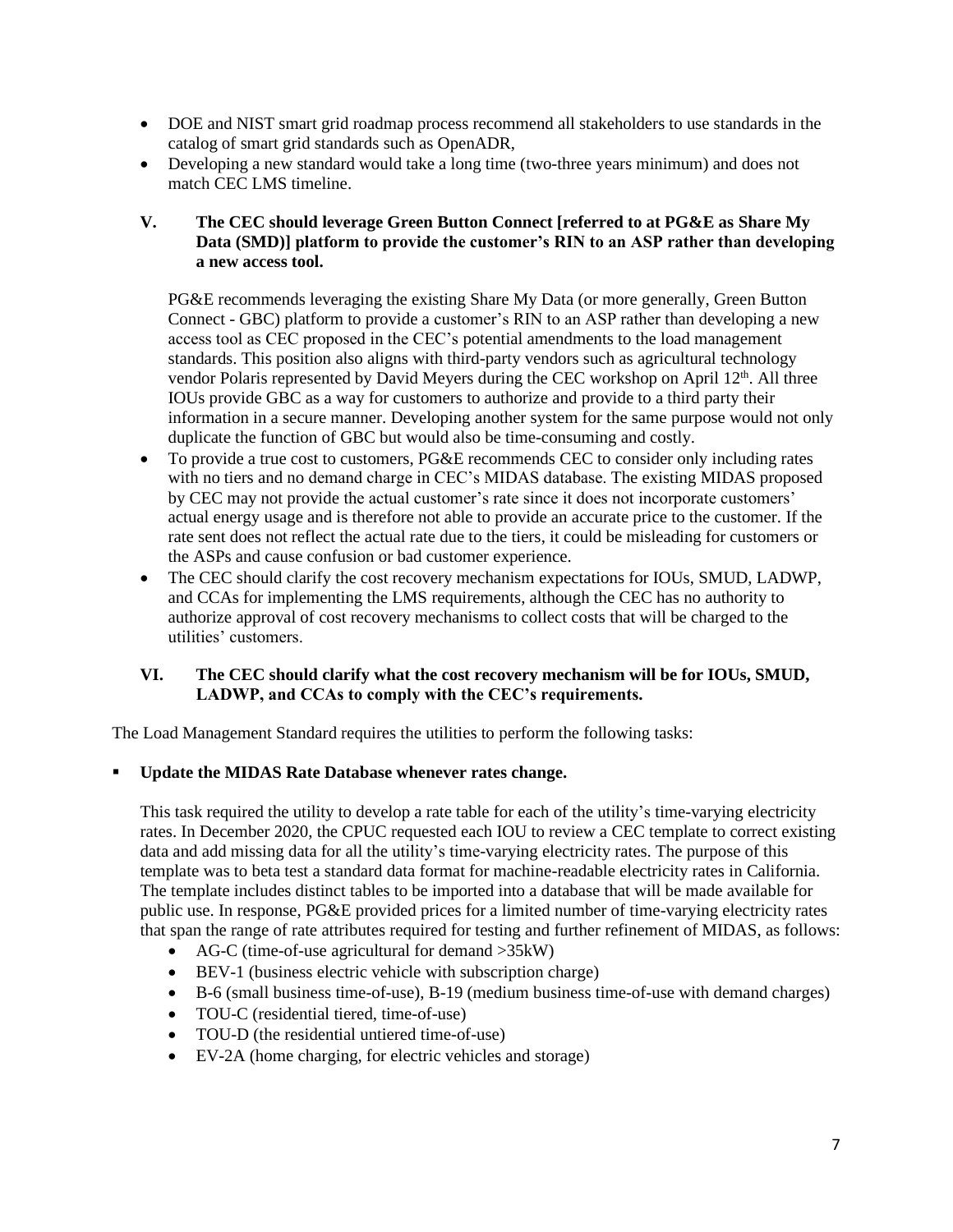For each of these rate plans, PG&E spent approximately six to eight hours to create the table in the CEC format for the MIDAS system. In addition to the initial development and the addition of the remainder of PG&E's time-varying electricity rates, PG&E would incur ongoing costs for updating the MIDAS database whenever there are changes to these rates.

### ▪ **Implement a standard RIN access tool to support third-party automation services**

PG&E proposes to leverage the existing Share My Data (SMD) platform to provide the customer's RIN to an ASP rather than developing a new access tool as proposed in the CEC's potential amendments to the load management standards. PG&E believes leveraging SMD would be the most cost-effective way to achieve this objective. Nevertheless, in a production PG&E system, when the features of MIDAS and RIN are finally settled, those features may require appropriate funding for PG&E to increase function and capacity of SMD.

In the case that CEC disagree with this approach, the utilities should have the ability to recover the likely greater costs required to develop a new tool to support this requirement instead of a feature addition to SMD. That cost recovery will require approval from the CPUC.

## ▪ **Integrate information about new time-varying rates and automation technologies into existing customer education and outreach programs.**

PG&E believes the statewide marketing costs identified in table three of the CEC's potential amendments to the load management standards (\$750,000 for development and implementation and \$375,000 for annual maintenance) were not enough to cover this requirement based on PG&E's experience when marketing new rates to customers, especially given the new hourly rate is a new concept to many customers.

Furthermore, while PG&E believes that there will be some benefits, there is general lack of quantifiable evidence of CEC's proposed system of MIDAS and RIN to be adopted by various ASPs for RTP, much less dynamic rates, to effectively manage energy through automated systems. The adoption by ASPs, and their resultant overall effectiveness of utilizing the MIDAS and RIN-derived rate information for automated load management are not based on demonstrated pilots, and therefore PG&E finds it difficult to design convincing marketing efforts. The CEC's potential amendments to the load management standards also point out this data scarcity when it states that "options for customer automation are generally limited or non-existent. Successful automated price-response pilots and programs in California and elsewhere may hold clues to effective future implementations."

In conclusion, it is unclear what the mechanism is for utilities and CCAs to recover the funds for LMS requirements, including but not limited to, those identified above. PG&E also recommends that the requirement to provide the rate tables for remainder of its time-varying electricity rates for the MIDAS database, and the ongoing maintenance, does not commence until needed (e.g., ASPs are accessing the data for actual bill calculations).

## **VII. Conclusion**

PG&E thanks the CEC for the consideration of the above comments and looks forward to continued partnership with stakeholders in the Load Management Rulemaking (19- OIR-01). PG&E supports the development of automated demand flexibility. However, for the reasons described above, PG&E requests that the CEC modify the proposed amendments to the load management standard to remove the mandatory rate filing requirement and incorporate flexibility in the tariff language regarding timeline, rate design, feasibility of participation of customer classes, customer bill impacts, cost effectiveness of the